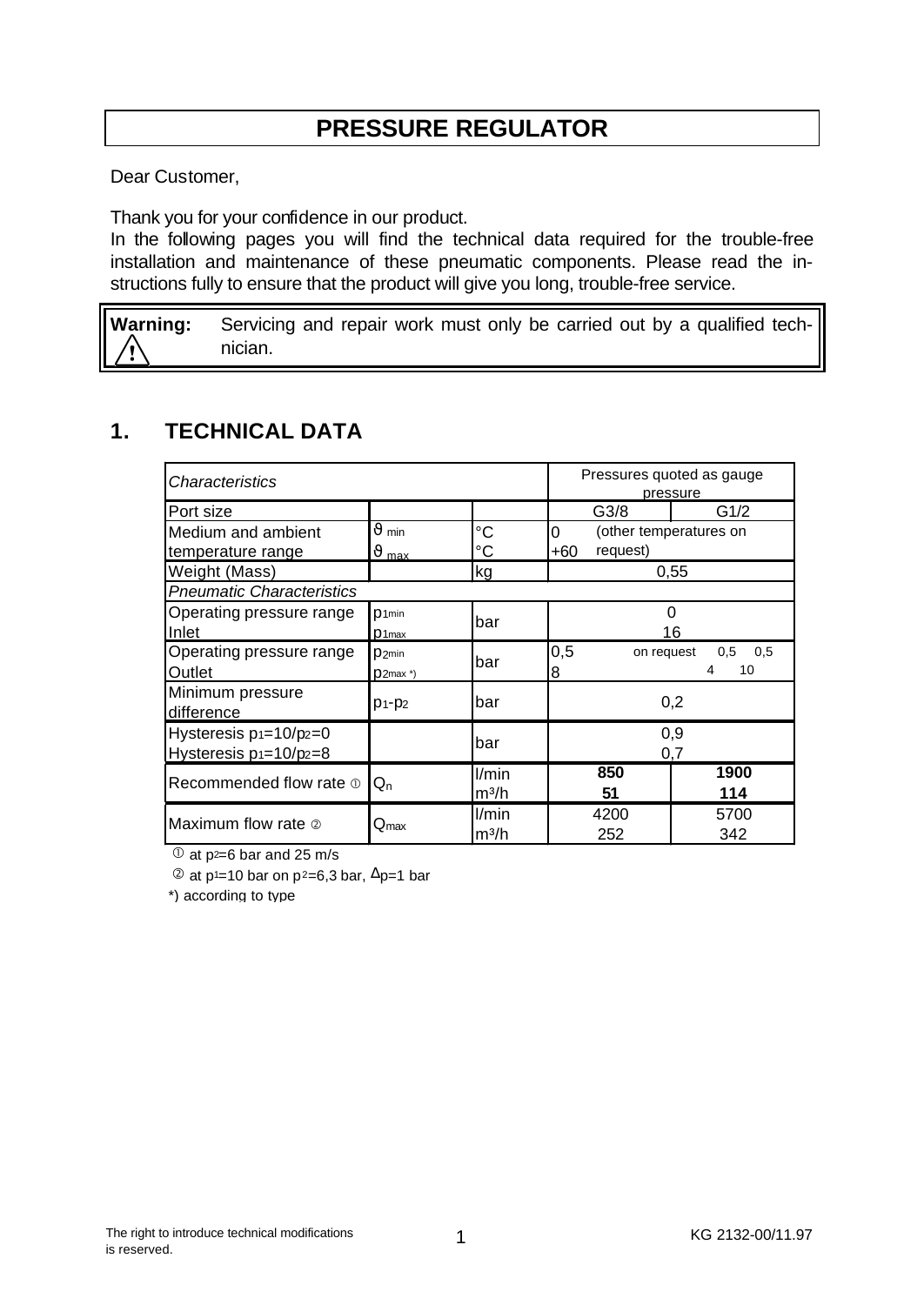#### **2. INSTALLATION INSTRUCTIONS**

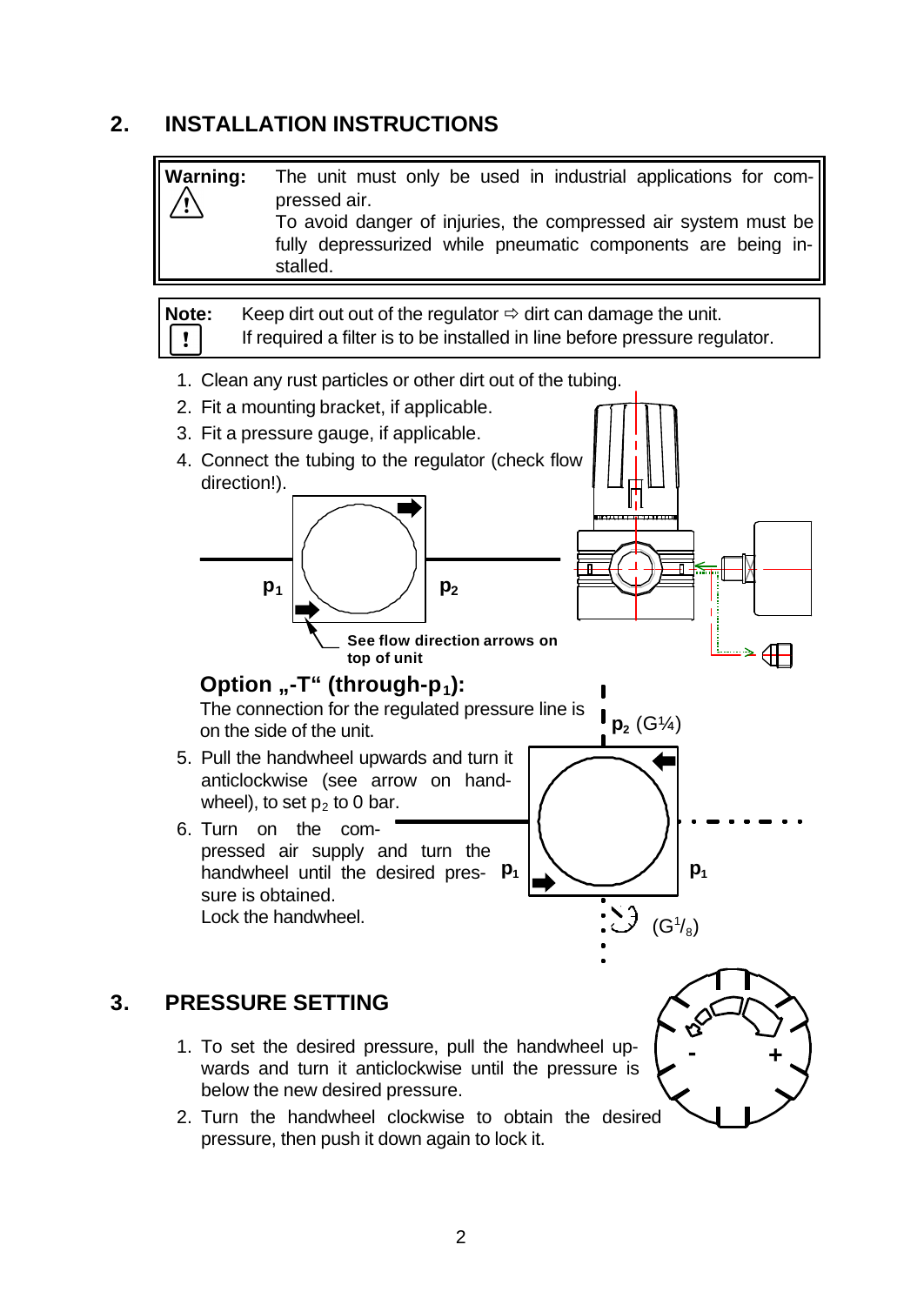### **4. MAINTENANCE**

The regulator itself is maintenance-free. However it is important that the whole compressed air system is correctly maintained (air filtered and dewatered).

### **5. DISMANTLING**



## **5.1. Dismantling the Upper Part**

- 1. Pull the handwheel  $\mathbb O$  upwards and turn it anticlockwise to the stop. Then pull the handwheel up and off (bending the retaining claws away carefully).
- 2. Screw off the upper part 2.
- 3. Remove the regulating spring  $\circled{3}$ .
- 4. Remove the white spacer disc  $\Phi$  and the diaphragm assembly Ö from the housing.

## **5.2. Dismantling the Lower Part**

- 1. Preferably remove the regulator from the air line.
- 2. Screw off the bottom cover  $$\textcircled{1}$  with a pin$ spanner.

**Caution:** The spring **<b>D** falls out of the housing  $\pmb{\mathsf{v}}$ with the cover.

- 3. Pull the valve piston  $\circledast$  out of the housing  $\circledast$ .
- 4. Remove the O-Ring  $\varnothing$  3  $\times$  2  $\varnothing$  from the housing.
- 5. Remove the O-Ring  $\varnothing$  48  $\times$  2  $\varnothing$  from the housing.

## **6. REASSEMBLY**

Reassembly of the unit is carried out in the reverse order—first the lower part, then the upper part.

**Note:** If new seals are fitted, grease them thoroughly before fitting.  $\mathbf{I}$ 

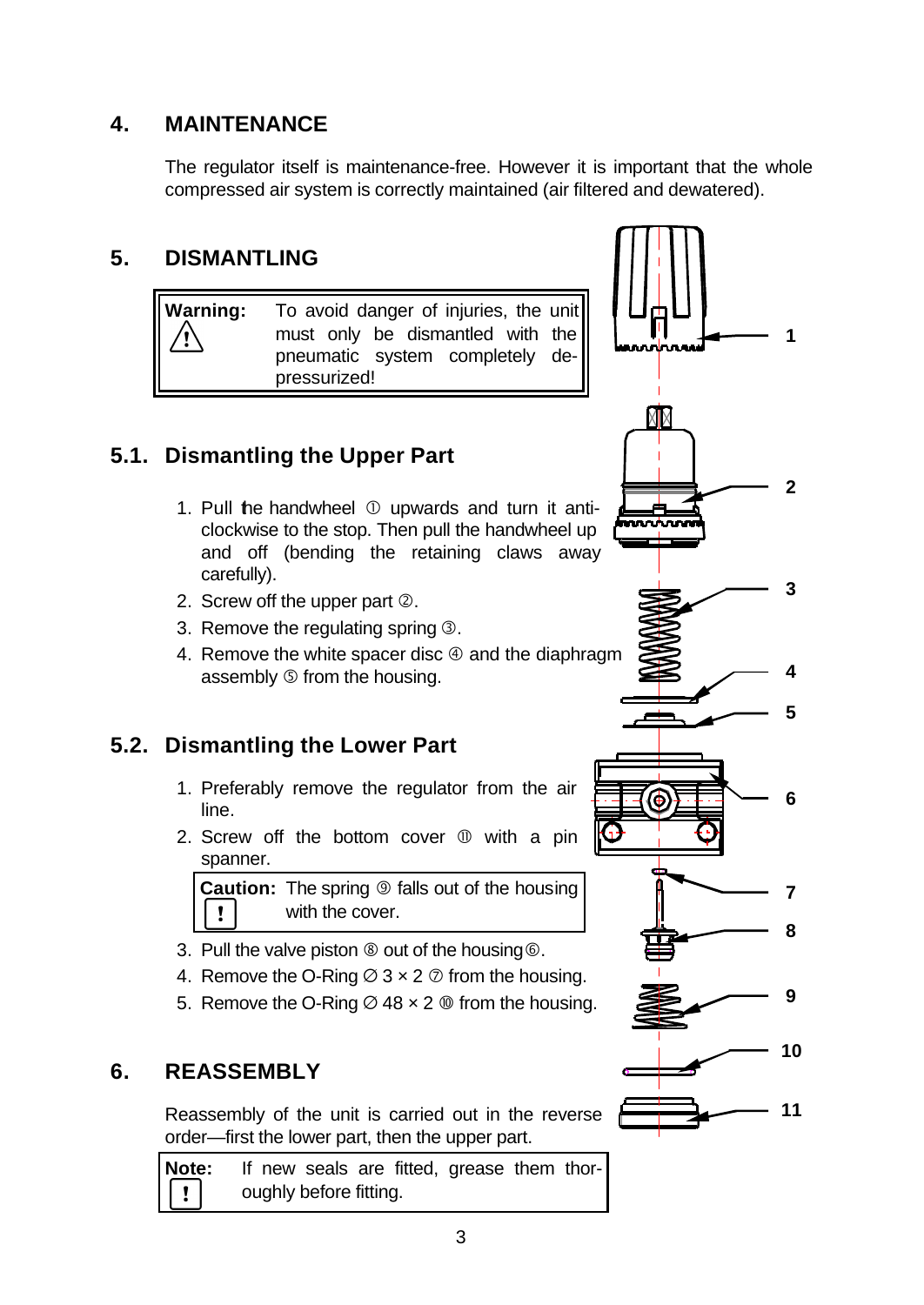#### Reassembling the Upper Part:

- 1. Screw the upper part 1—2 turns into the housing.
- 2. Unlock the handwheel, hold the upper part with one hand and turn the handwheel 3—4 turns to the right  $\Rightarrow$  this centres the diaphragm to the valve piston.
- 3. Turn the handwheel to the left again and lock it.
- 4. Screw the upper part in tight up to the stop.

## **7. FITTING THE LOCK**

Note: The lock can only be used on regulators fitted with the projecting locking post to take it. $\overline{\mathbb{R}^n}$ 

- 1. Position the key obliquely to the hole and place the lock on the post.
- 2. Turn the key clockwise and remove it.

## **8. DISPOSAL**

The method of disposal of packaging and discarded parts must comply with local regulations.